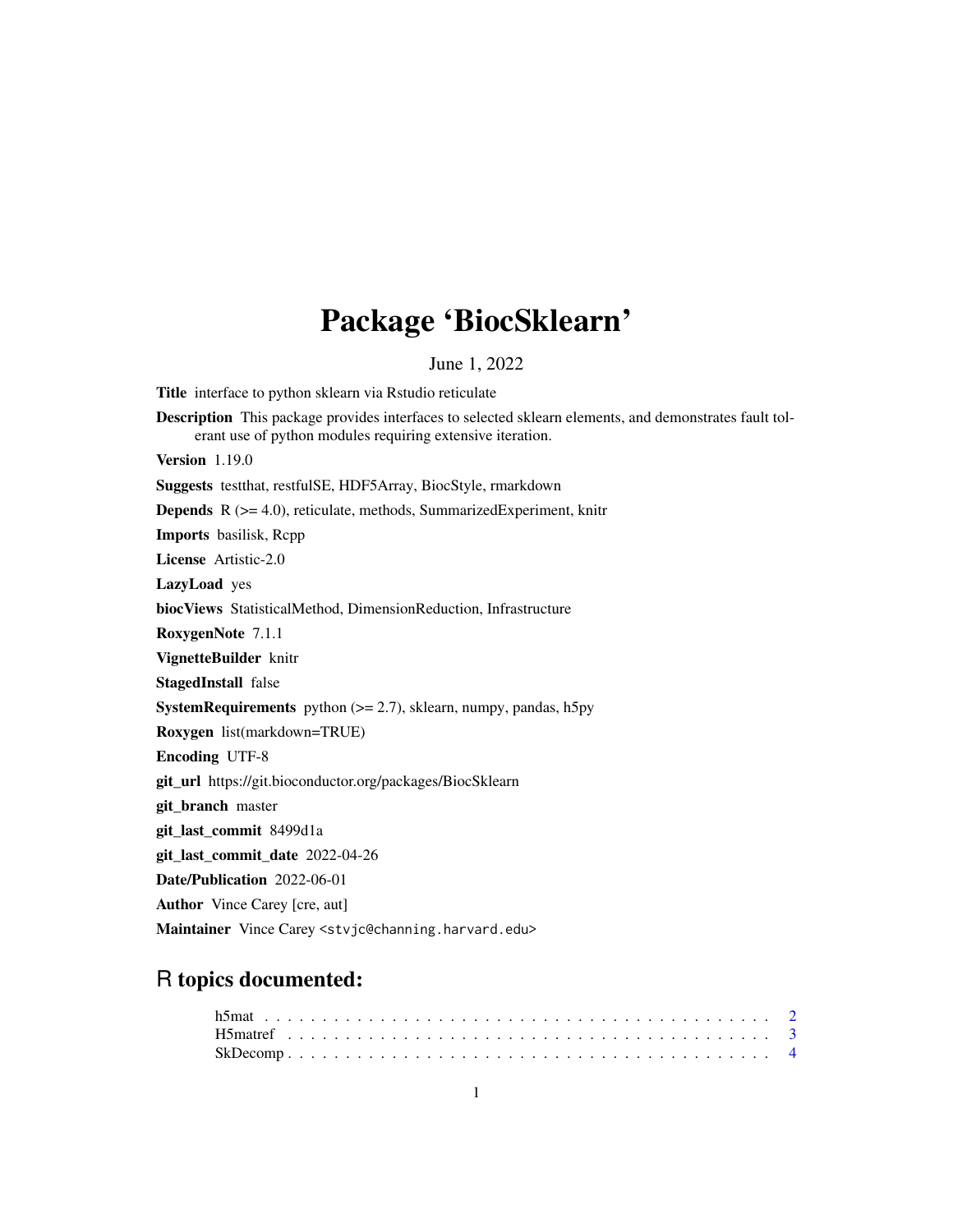#### <span id="page-1-0"></span> $2 \t\t h5$ mat

| Index | 13 |
|-------|----|

h5mat *create a file connection to HDF5 matrix*

#### Description

create a file connection to HDF5 matrix

# Usage

h5mat(infile, mode =  $"r", ...$ )

#### Arguments

| infile  | a pathname to an HDF5 file                               |
|---------|----------------------------------------------------------|
| mode    | character(1) defaults to "r", see py_help for h5py. File |
| $\cdot$ | unused                                                   |

# Value

instance of (S3) h5py.\_hl.files.File

# Note

The result of this function must be used with basiliskRun with the env argument set to bsklenv, or there is a risk of inconsistent python modules being invoked. This should only be used with the persistent environment discipline of basilisk.

```
if (interactive()) { # not clear why
fn = system.file("ban_6_17/assays.h5", package="BiocSklearn")
proc = basilisk::basiliskStart(BiocSklearn:::bsklenv)
basilisk::basiliskRun(proc, function(infile, mode="r") {
h5py = reticulate::import("h5py")
hh = h5py$File( infile, mode=mode )
cat("File reference:\n ")
print(hh)
```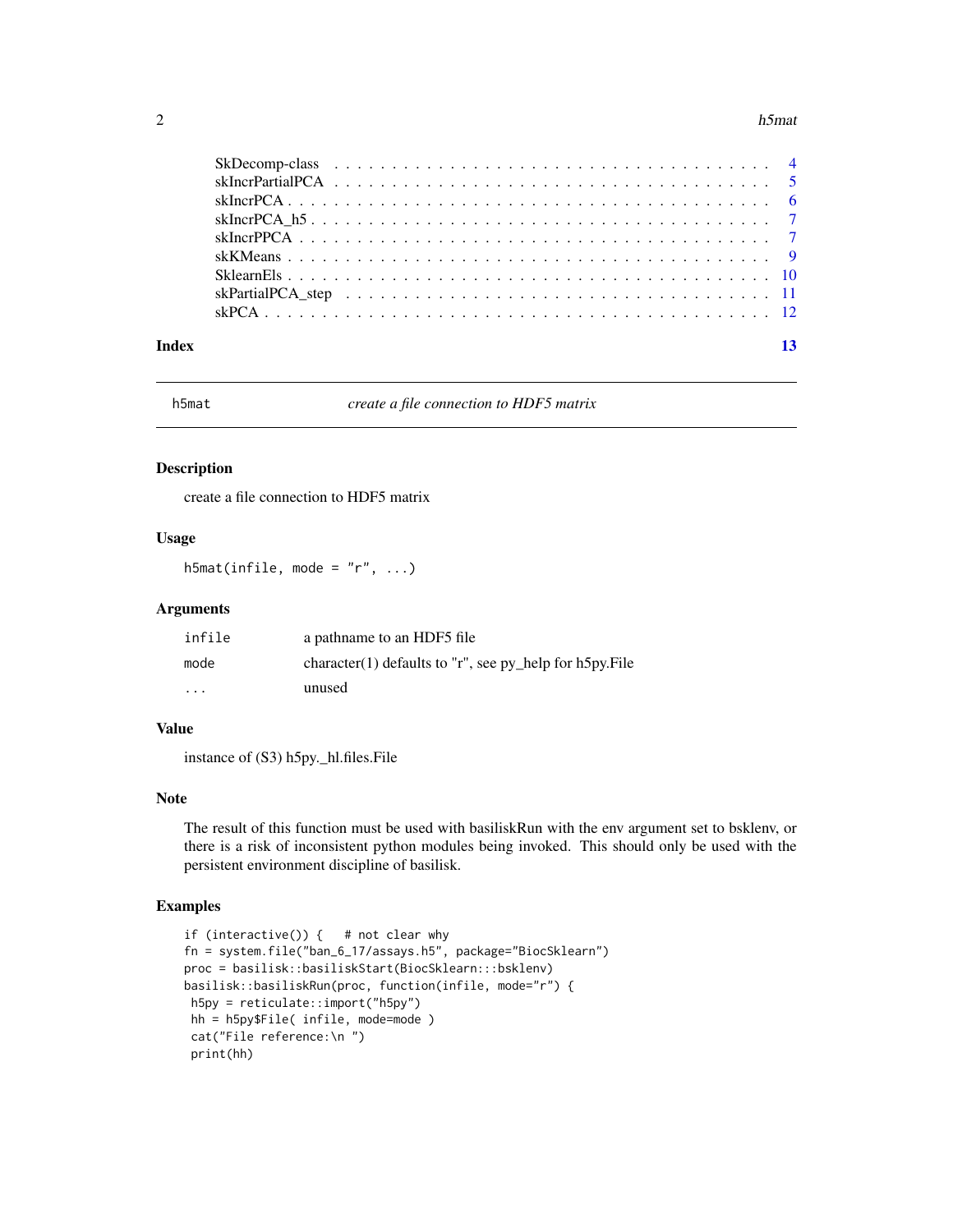#### <span id="page-2-0"></span>H5matref 3

```
cat("File attributes in python:\n ")
print(head(names(hh)))
cat("File keys in python:\n ")
print(hh$keys())
cat("HDF5 dataset in python:\n ")
print(hh['assay001'])
}, infile=fn, mode="r")
basilisk::basiliskStop(proc)
}
```
H5matref *obtain an HDF5 dataset reference suitable for handling as numpy matrix*

#### Description

obtain an HDF5 dataset reference suitable for handling as numpy matrix

#### Usage

```
H5matref(filename, dsname = "assay001")
```
# Arguments

| filename | a pathname to an HDF5 file                                  |
|----------|-------------------------------------------------------------|
| dsname   | internal name of HDF5 matrix to use, defaults to 'assay001' |

#### Value

instance of (S3) "h5py.\_hl.dataset.Dataset"

#### Note

This should only be used with persistent environment discipline of basilisk. Additional support is planned in Bioc 3.12.

```
## Not run:
fn = system.file("ban_6_17/assays.h5", package="BiocSklearn")
ban = H5matref(fn)
ban
proc = basilisk::basiliskStart(BiocSklearn:::bsklenv)
basilisk::basiliskRun(proc, function() {
np = import("numpy", convert=FALSE) # ensure
print(ban$shape)
print(np$take(ban, 0:3, 0L))
fullpca = skPCA(ban)
dim(getTransformed(fullpca))
```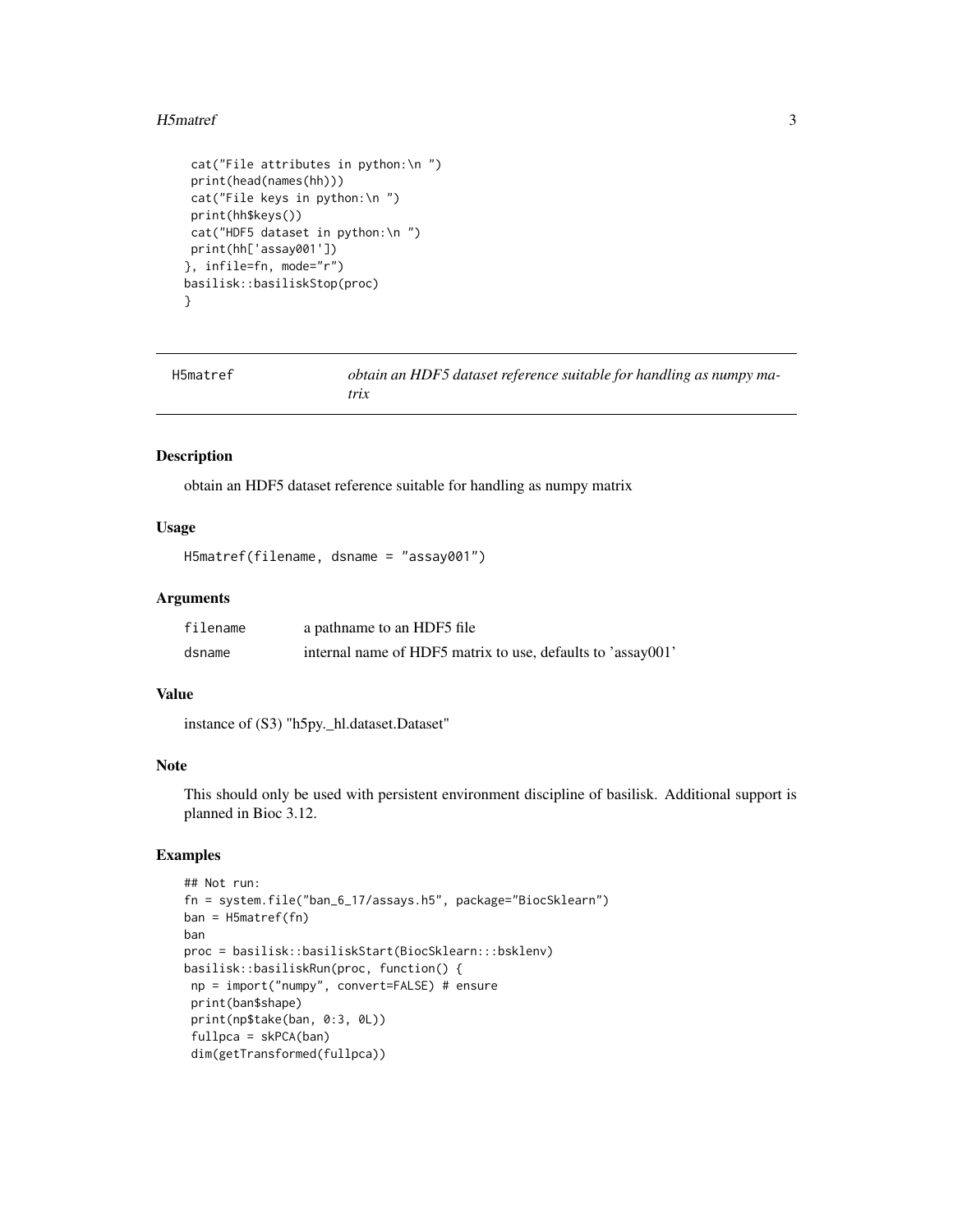```
ta = np$take
 })
basilisk::basiliskStop(proc)
## End(Not run)
# project samples
## Not run: # on celaya2 this code throws errors, and
# I have seen
# .../lib/python2.7/site-packages/sklearn/decomposition/incremental_pca.py:271: RuntimeWarning: Mean of empty sl
# explained_variance[self.n_components_:].mean()
# .../lib/python2.7/site-packages/numpy/core/_methods.py:85: RuntimeWarning: invalid value encountered in double
# ret = ret.dtype.type(ret / rcount)
ta(ban, 0:20, 0L)$shape
st = skPartialPCA_step(ta(ban, 0:20, 0L))
st = skPartialPCA_step(ta(ban, 21:40, 0L), obj=st)
st = skPartialPCA_step(ta(ban, 41:63, 0L), obj=st)
oo = st$transform(ban)
dim(oo)
cor(oo[,1:4], getTransformed(fullpca)[,1:4])
## End(Not run) # so blocking this part of example for now
```
SkDecomp *constructor for SkDecomp*

#### Description

constructor for SkDecomp

# Usage

SkDecomp(transform, method)

#### **Arguments**

| transform | typically a numerical matrix representing a projection of the input |
|-----------|---------------------------------------------------------------------|
| method    | $character(1)$ arbitrary tag describing the decomposition           |

SkDecomp-class *container for sklearn objects and transforms*

#### Description

container for sklearn objects and transforms

<span id="page-3-0"></span>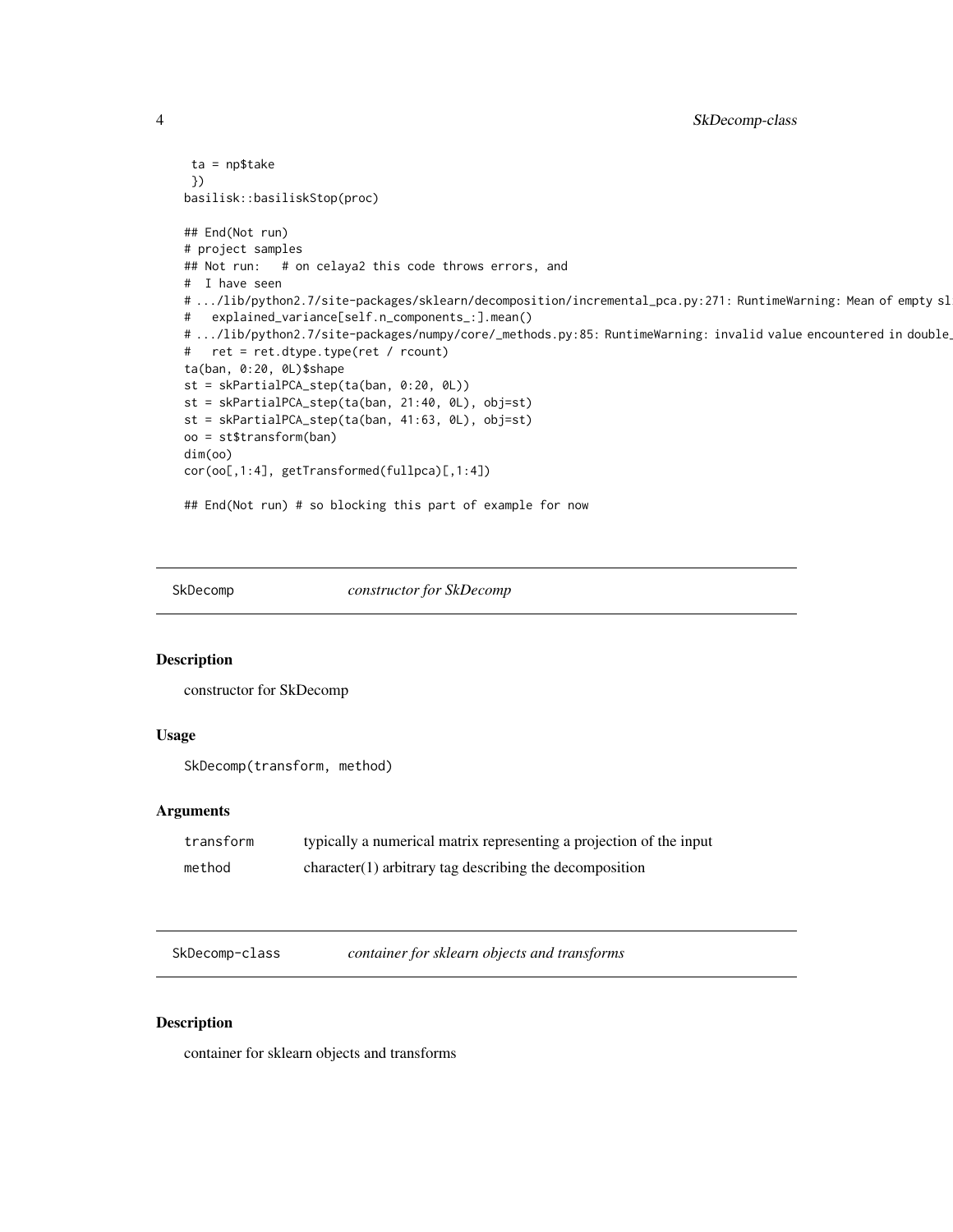# <span id="page-4-0"></span>skIncrPartialPCA 5

# Usage

```
## S4 method for signature 'SkDecomp'
getTransformed(x)
```
## Arguments

x instance of SkDecomp

#### Value

the getTransformed method returns a matrix

# Slots

transform stored as R matrix method string identifying method

# Note

In Bioc 3.11, the object slot is removed. This is a consequence of adoption of basilisk discipline for acquiring and using python resources, which greatly increases reliability, at the expense of added complication in handling python objects interactively in R. We are working on restoring this functionality but it will take time.

| skIncrPartialPCA | use basilisk discipline to perform partial $(n\_components)$ incremental |
|------------------|--------------------------------------------------------------------------|
|                  | (chunk.size) PCA with scikit.decomposition                               |

# Description

use basilisk discipline to perform partial (n\_components) incremental (chunk.size) PCA with scikit.decomposition

#### Usage

```
skIncrPartialPCA(mat, n_components, chunk.size = 10)
```
# Arguments

| mat          | a matrix                                     |
|--------------|----------------------------------------------|
| n_components | integer $(1)$ number of PCs to compute       |
| chunk.size   | $integer(1)$ number of rows to use each step |

### Note

A good source for capabilities and examples is at the [sklearn doc site.](https://scikit-learn.org/stable/modules/decomposition.html#decompositions)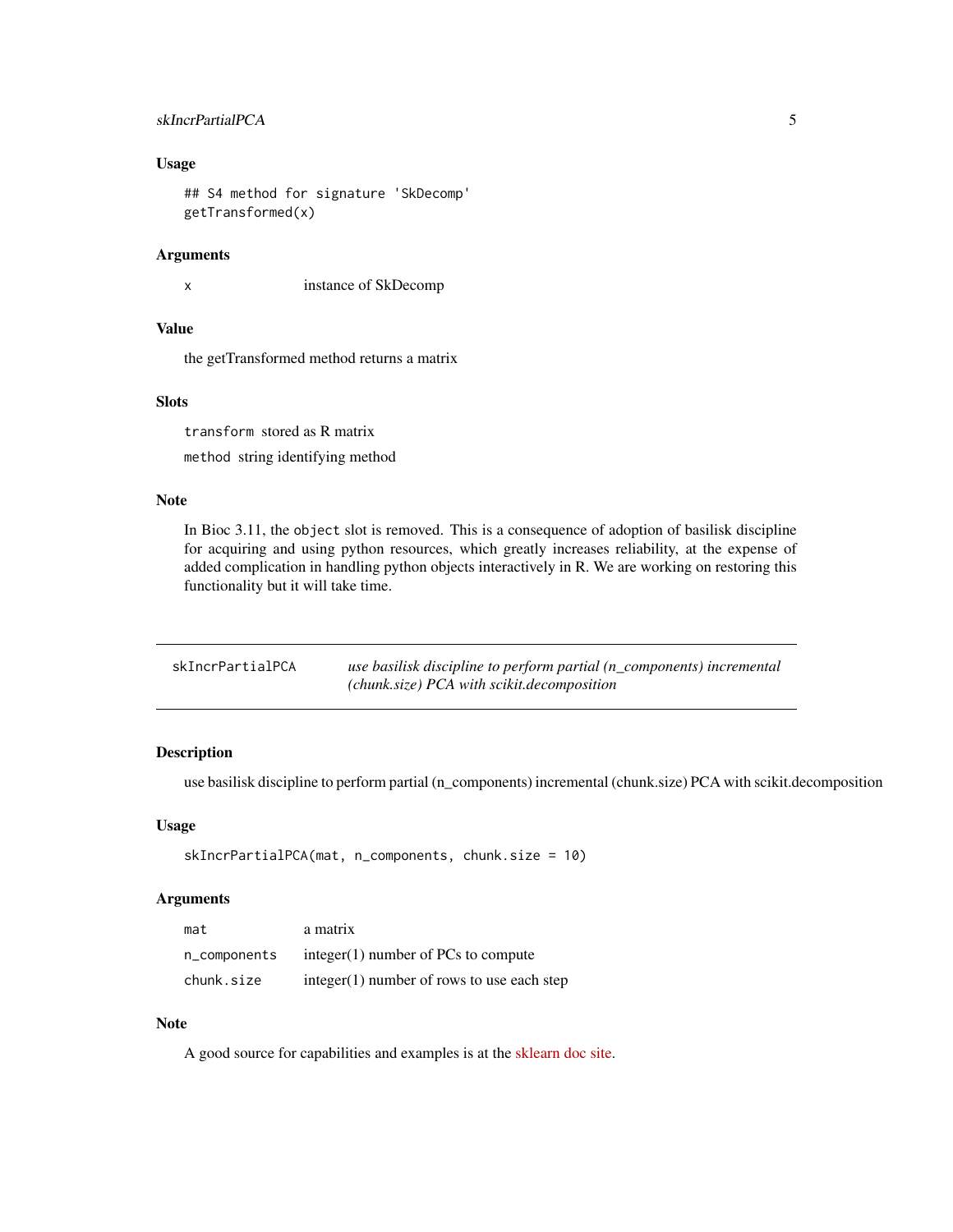#### Examples

```
lk = skIncrPartialPCA(iris[,1:4], n_components=3L)
lk
head(getTransformed(lk))
```
skIncrPCA *use sklearn IncrementalPCA procedure*

# Description

use sklearn IncrementalPCA procedure

# Usage

```
skIncrPCA(mat, n/compents = 2L, batch_size = 5L, ...)
```
## Arguments

| mat          | a matrix – can be R matrix or numpy ndarray, if the latter it must be set up in a            |
|--------------|----------------------------------------------------------------------------------------------|
|              | basilisk persistent environment, and that is not currently demonstrated for this<br>package. |
| n_components | number of PCA to retrieve                                                                    |
| batch_size   | number of records to use at each iteration                                                   |
| $\cdots$     | passed to python IncrementalPCA                                                              |

# Value

matrix with rotation

```
dem = skIncrPCA(iris[,1:4], batch_size=25L)
## Not run:
# this is the unsupported way
irloc = system.file("csv/iris.csv", package="BiocSklearn")
irismat = SklearnEls()$np$genfromtxt(irloc, delimiter=',')
ski = skIncrPCA(irismat)
ski25 = skIncrPCA(irismat, batch_size=25L) # non-default
getTransformed(ski)[1:3,]
getTransformed(ski25)[1:3,]
## End(Not run) # end dontrun
dem = skIncrPCA(iris[,1:4], batch_size=25L, n_components=2L)
dem
```
<span id="page-5-0"></span>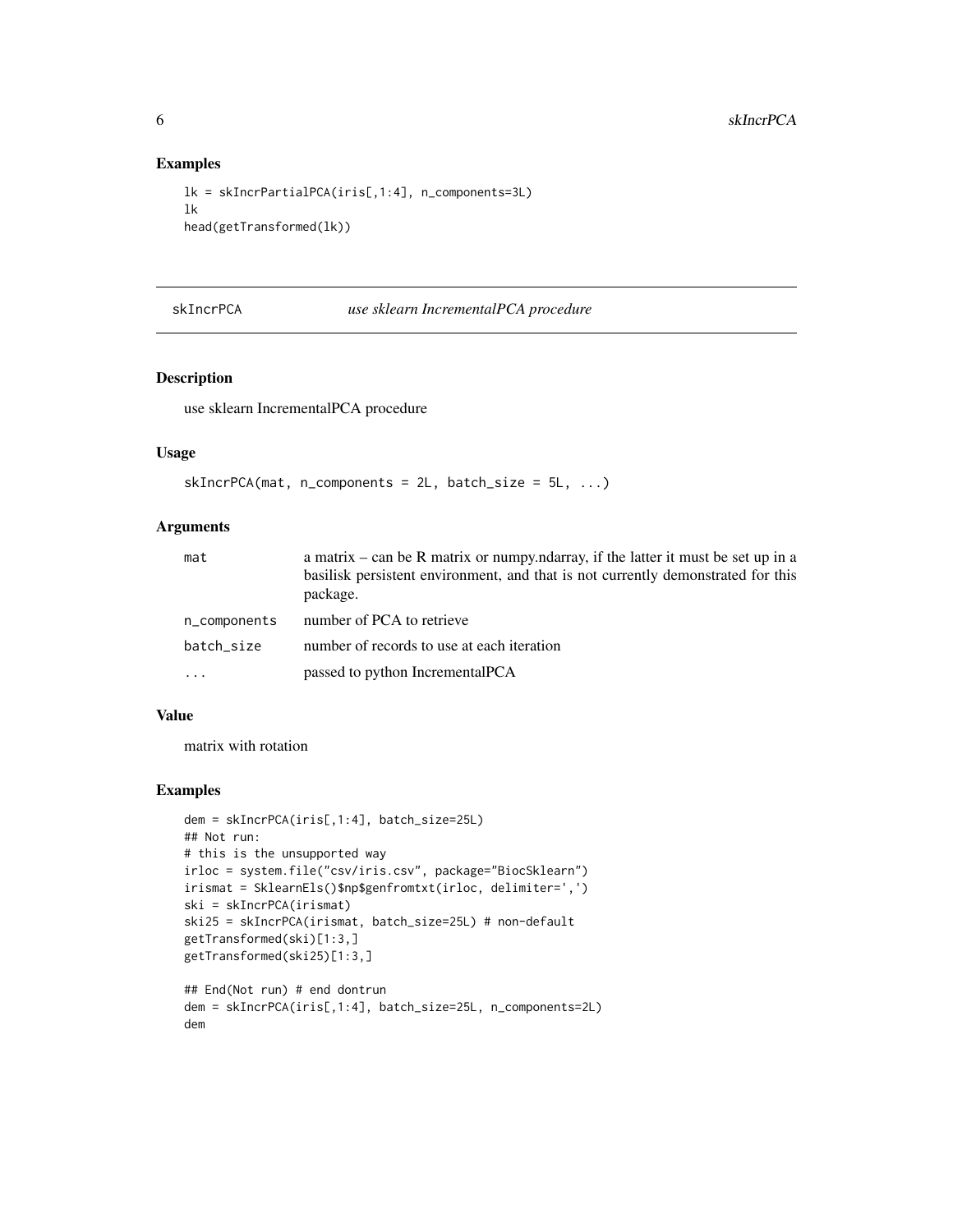<span id="page-6-0"></span>

| skIncrPCA h5 | demo | of | HDF5                         | processing | with | incremental |
|--------------|------|----|------------------------------|------------|------|-------------|
|              |      |    | PCA/batch_size/fit_transform |            |      |             |

#### Description

demo of HDF5 processing with incremental PCA/batch\_size/fit\_transform

### Usage

```
skIncrPCA_h5(fn, dsname = "assay001", n_components, chunk.size = 10L)
```
# Arguments

| fn           | character(1) path to HDF5 file                                                      |
|--------------|-------------------------------------------------------------------------------------|
| dsname       | character(1) name of dataset within HDF5 file, assumed to be 2-dimensional<br>array |
| n_components | numeric $(1)$ passed to Incremental PCA                                             |
| chunk.size   | numeric $(1)$ passed to Incremental PCA as batch size                               |

#### Note

Here we use IncrementalPCA\$fit\_transform and let python take care of chunk retrieval. skIncrPartialPCA acquires chunks from R matrix and uses IncrementalPCA\$partial\_fit.

#### Examples

```
if (interactive()) {
fn = system.file("hdf5/irmatt.h5", package="BiocSklearn") # 'transposed' relative to R iris
dem = skIncrPCA_h5(fn, n_components=3L, dsname="tquants")
dem
head(getTransformed(dem))
}
```

| skIncrPPCA |
|------------|
|------------|

optionally fault tolerant incremental partial PCA for projection of *samples from SummarizedExperiment*

# Description

optionally fault tolerant incremental partial PCA for projection of samples from SummarizedExperiment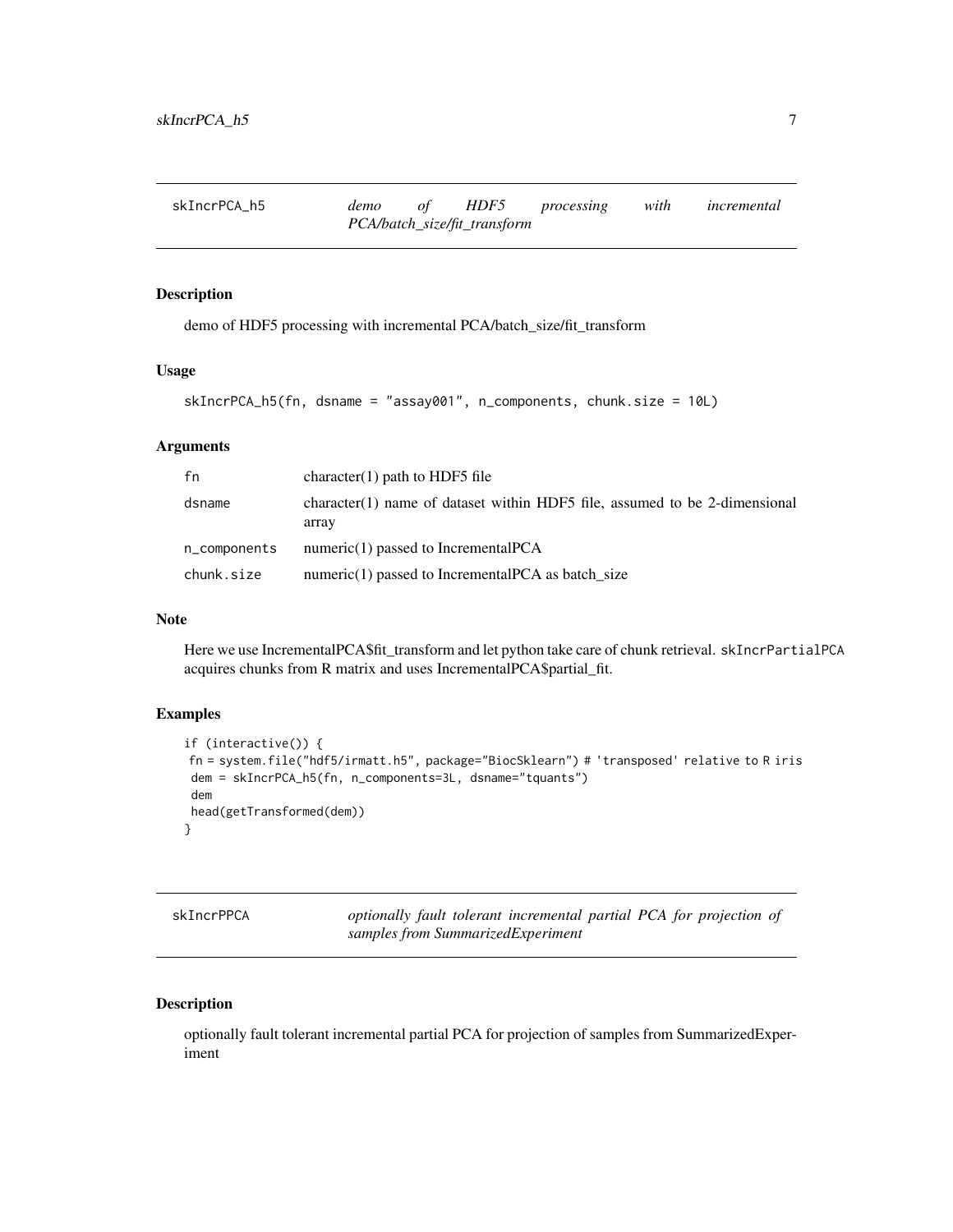#### Usage

```
skIncrPPCA(
  se,
  chunksize,
  n_components,
  assayind = 1,
  picklePath = "./skIdump.pkl",
  \text{matTx} = \text{force},
  ...
)
```
### Arguments

| se           | instance of Summarized Experiment                                                                                                            |
|--------------|----------------------------------------------------------------------------------------------------------------------------------------------|
| chunksize    | integer number of samples per step                                                                                                           |
| n_components | integer number of PCs to compute                                                                                                             |
| assayind     | not used, assumed set to 1                                                                                                                   |
| picklePath   | if non-null, incremental results saved here via sklearn externals joblib.dump, for<br>each chunk. If NULL, no saving of incremental results. |
| matTx        | a function defaulting to force() that accepts a matrix and returns a matrix with<br>identical dimensions, e.g., function(x) $log(x+1)$       |
|              | not used                                                                                                                                     |

### Value

python instance of sklearn.decomposition.incremental\_pca.IncrementalPCA

#### Note

Will treat samples as records and all features (rows) as attributes, projecting. to an n\_componentsdimensional space. Method will acquire chunk of assay data and transpose before computing PCA contributions. In case of crash, restore from picklePath using SklearnEls()\$joblib\$load after loading reticulate. You can use the n\_samples\_seen\_ component of the restored python reference to determine where to restart. You can manage resumption using skPartialPCA\_step.

```
## Not run:
# demo SE made with TENxGenomics:
# mm = matrixSummarizedExperiment(h5path, 1:27998, 1:750)
# saveHDF5SummarizedExperiment(mm, "tenx_750")
#
if (requireNamespace("HDF5Array")) {
  se750 = HDF5Array::loadHDF5SummarizedExperiment(
     system.file("hdf5/tenx_750", package="BiocSklearn"))
  lit = skIncrPPCA(se750[, 1:50], chunksize=5, n_components=4)
  round(cor(pypc <- lit$transform(dat <- t(as.matrix(assay(se750[,1:50]))))),3)
  rpc = prcomp(data)
```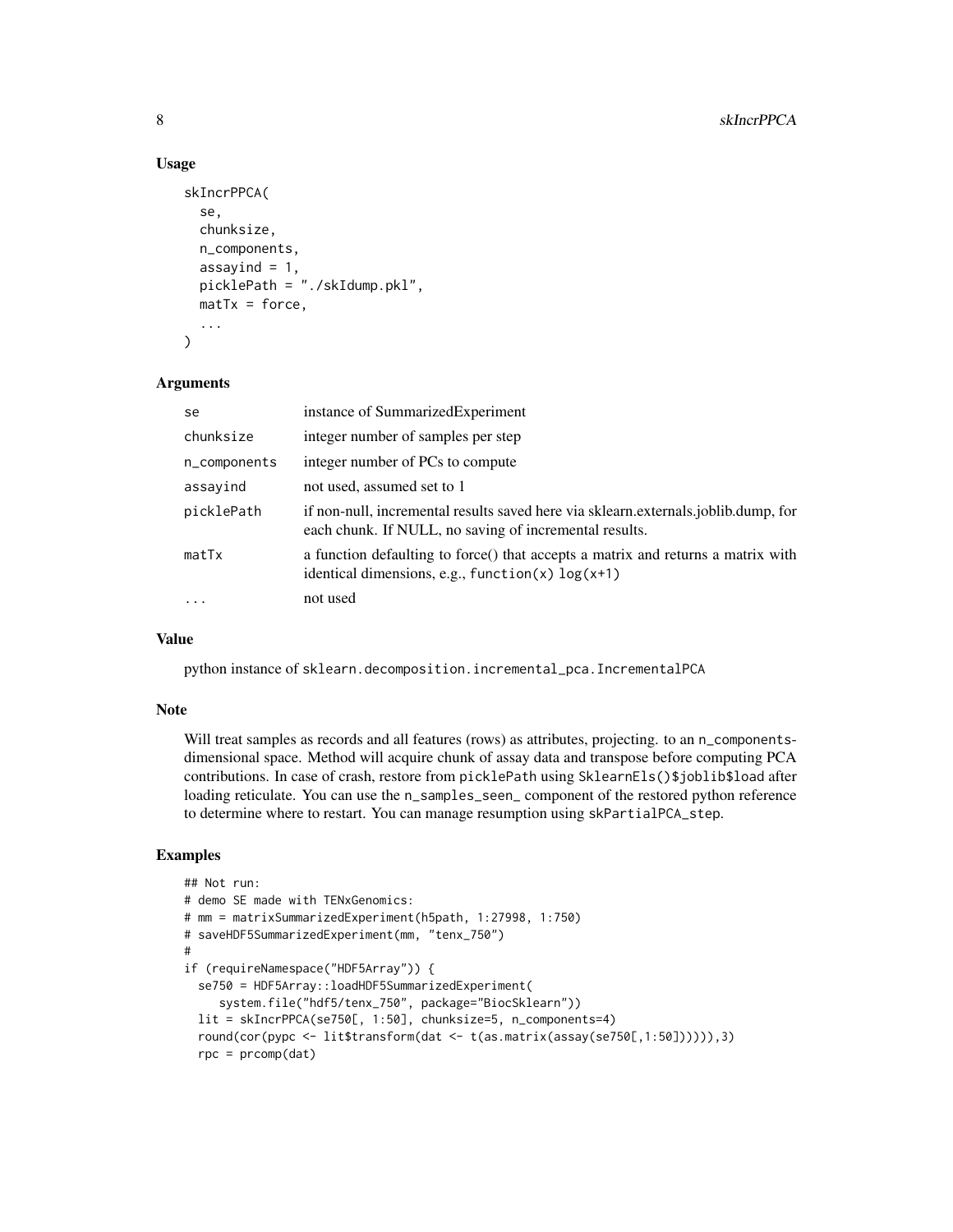#### <span id="page-8-0"></span>skKMeans 9

```
round(cor(rpc$x[,1:4], pypc), 3)
}
## End(Not run) # this has to be made basilisk-compliant
```
skKMeans *interface to sklearn.cluster.KMeans using basilisk discipline*

#### **Description**

interface to sklearn.cluster.KMeans using basilisk discipline

#### Usage

skKMeans(mat, ...)

#### Arguments

| mat      | a matrix-like datum or reference to such |
|----------|------------------------------------------|
| $\cdots$ | arguments to sklearn.cluster.KMeans      |

# Value

a list with cluster assignments (integers starting with zero) and asserted cluster centers.

# Note

You can use py\_help(SklearnEls()\$skcl\$KMeans) to get python documentation on parameters and return structure. This is a demonstrative interface to the resources of sklearn.cluster. In this particular interface, we are using sklearn.cluster.k\_means\_.KMeans. There are many other possibilities in sklearn.cluster: \_dbscan\_inner, *feature\_agglomeration,* hierarchical, *k\_means,* k\_means\_elkan, affinity\_propagation*, bicluster, birch, dbscan*, hierarchical, k\_means*, mean\_shift*, setup, spectral.

```
## Not run:
# This blocked example shows a risky approach evading basilisk discipline and is
# to be used at your own risk.
# start with numpy array reference as data
irloc = system.file("csv/iris.csv", package="BiocSklearn")
skels = SklearnEls()
irismat = skels$np$genfromtxt(irloc, delimiter=',')
ans = skKMeans(irismat, n_clusters=2L)
names(ans) # names of available result components
table(iris$Species, ans$labels_)
# now use an HDF5 reference
irh5 = system.file("hdf5/irmat.h5", package="BiocSklearn")
fref = skels$h5py$File(irh5)
# now use an HDF5 reference<br>irh5 = system.file("hdf5/irmat.h5", package="BiocSklearn")<br>fref = skels$h5py$File(irh5)<br>ds = fref$`__getitem__`("quants") # thanks Samuela Pollack!
```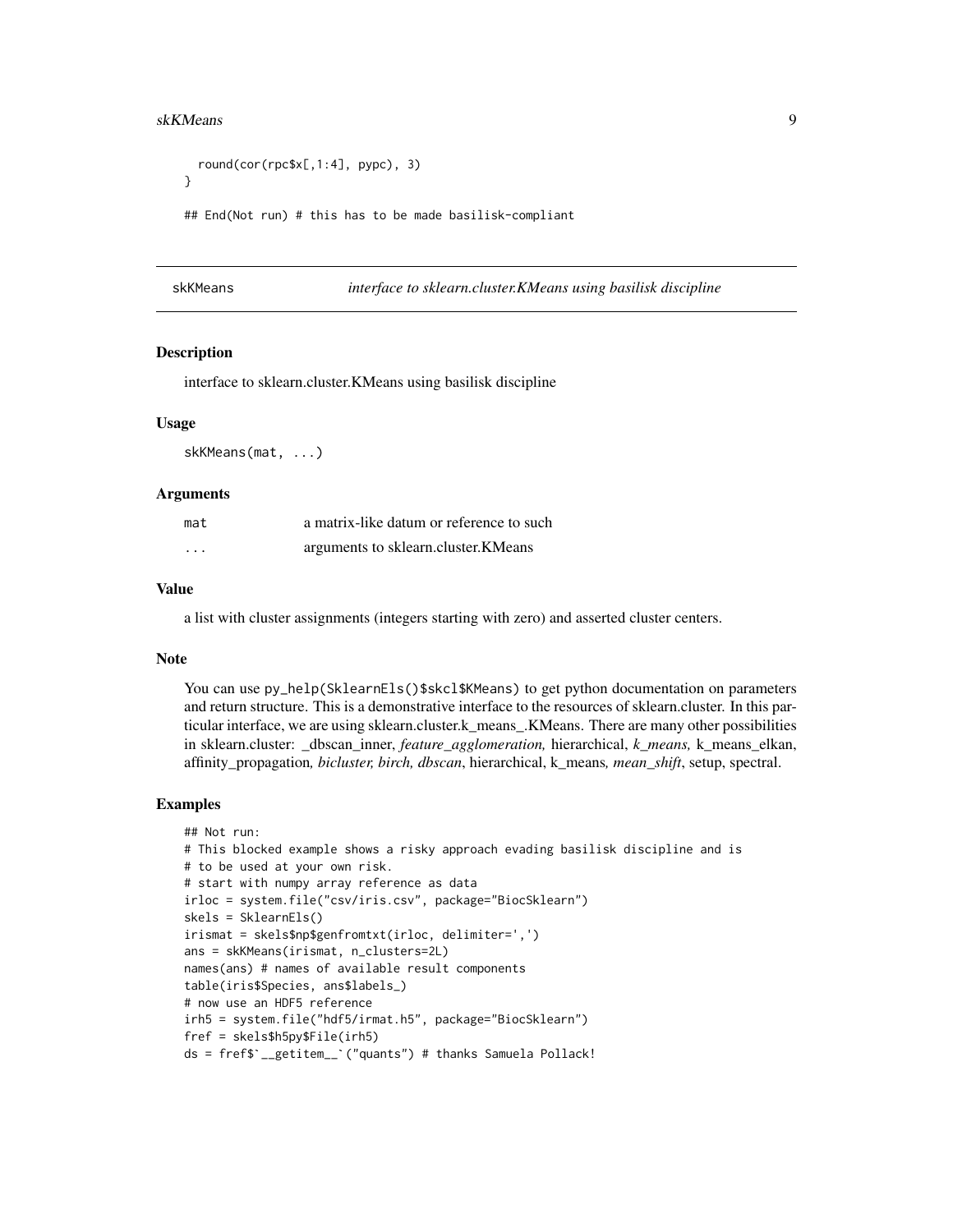#### <span id="page-9-0"></span>10 SklearnEls

```
ans2 = skKMeans(skels$np$array(ds)$T, n_clusters=2L) # HDF5 matrix is transposed relative to python array layout!
table(ans$labels_, ans2$labels_)
ans3 = skKMeans(skels$np$array(ds)$T,
  n_clusters=8L, max_iter=200L,
  algorithm="full", random_state=20L)
## End(Not run)
dem = skKMeans(iris[,1:4], n_clusters=3L, max_iter=100L, algorithm="full",
  random_state=20L)
str(dem)
tab = table(iris$Species, dem$labels)
tab
plot(iris[,1], iris[,3], col=as.numeric(factor(iris$Species)))
points(dem$centers[,1], dem$centers[,3], pch=19, col=apply(tab,2,which.max))
```
SklearnEls *mediate access to python modules from sklearn.decomposition*

#### Description

mediate access to python modules from sklearn.decomposition

#### Usage

SklearnEls()

#### Value

list of (S3) "python.builtin.module"

#### Note

Deprecated. Previously returned a list with elements np (numpy), pd (pandas), h5py (h5py), skd (sklearn.decomposition), joblib (sklearn.externals.joblib), each referring to python modules. This was done directly with reticulate, but basilisk package discipline is more reliable.

# Examples

```
## Not run:
els = SklearnEls()
names(els$skd) # slow at first
# try py_help(els$skd$PCA) # etc.
```
## End(Not run)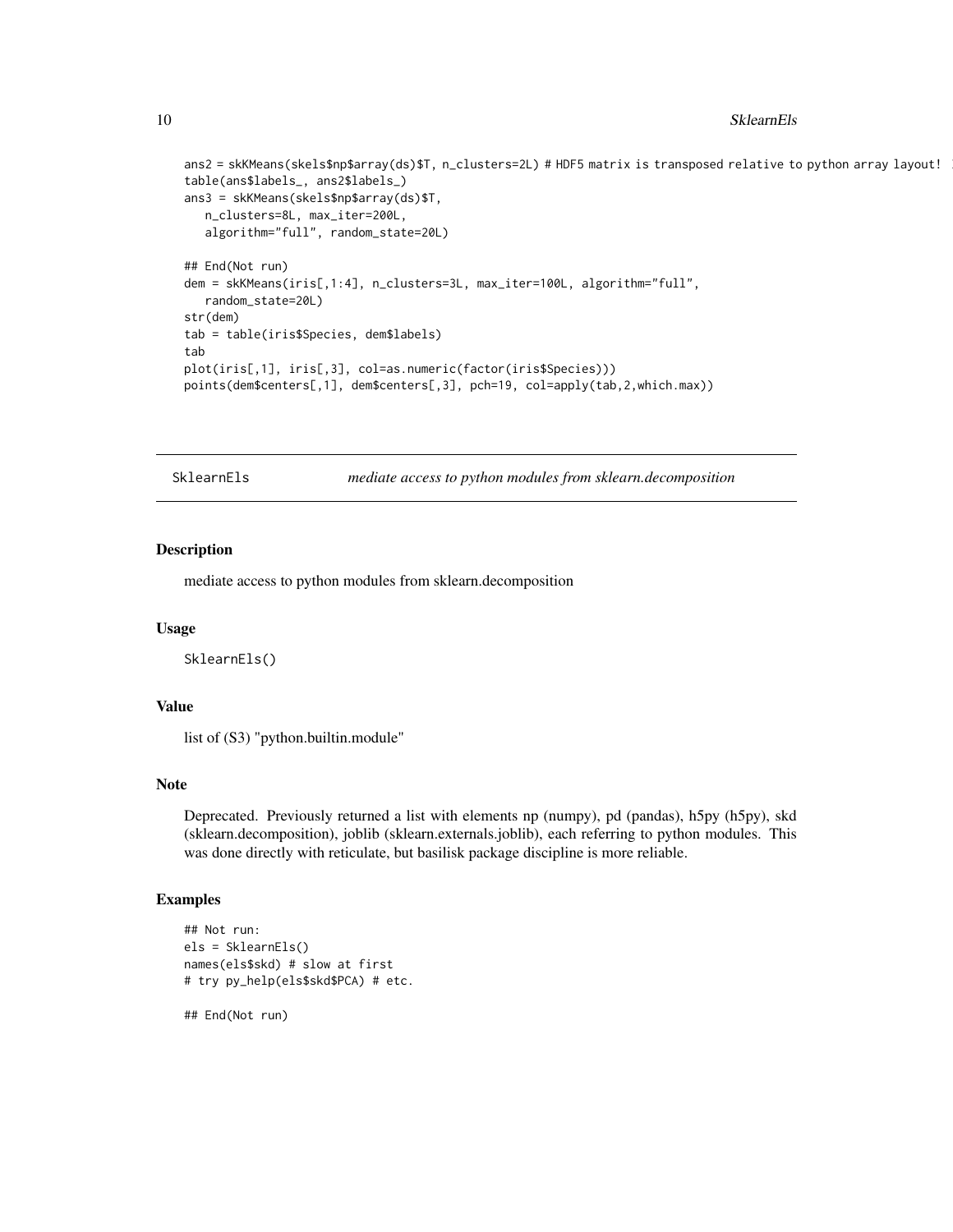<span id="page-10-0"></span>skPartialPCA\_step *take a step in sklearn IncrementalPCA partial fit procedure*

# Description

take a step in sklearn IncrementalPCA partial fit procedure

# Usage

skPartialPCA\_step(mat, n\_components, obj)

#### Arguments

| mat          | a matrix $-$ can be R matrix or numpy.ndarray |
|--------------|-----------------------------------------------|
| n_components | number of PCA to retrieve                     |
| obi          | sklearn.decomposition.IncrementalPCA instance |

#### Value

trained IncrementalPCA reference, to which 'transform' method can be applied to obtain projection for any compliant input

# Note

if obj is missing, the process is initialized with the matrix provided

# Examples

```
## Not run:
# these steps are not basilisk-compliant, you need to acquire references
irloc = system.file("csv/iris.csv", package="BiocSklearn")
irismat = SklearnEls()$np$genfromtxt(irloc, delimiter=',')
ta = SklearnEls()$np$take
ipc = skPartialPCA_step(ta(irismat,0:49,0L))
ipc = skPartialPCA_step(ta(irismat,50:99,0L), obj=ipc)
ipc = skPartialPCA_step(ta(irismat,100:149,0L), obj=ipc)
head(names(ipc))
ipc$transform(ta(irismat,0:5,0L))
fullproj = ipc$transform(irismat)
fullpc = promp(data.matrix(iris[,1:4]))$x
round(cor(fullpc,fullproj),3)
```
## End(Not run)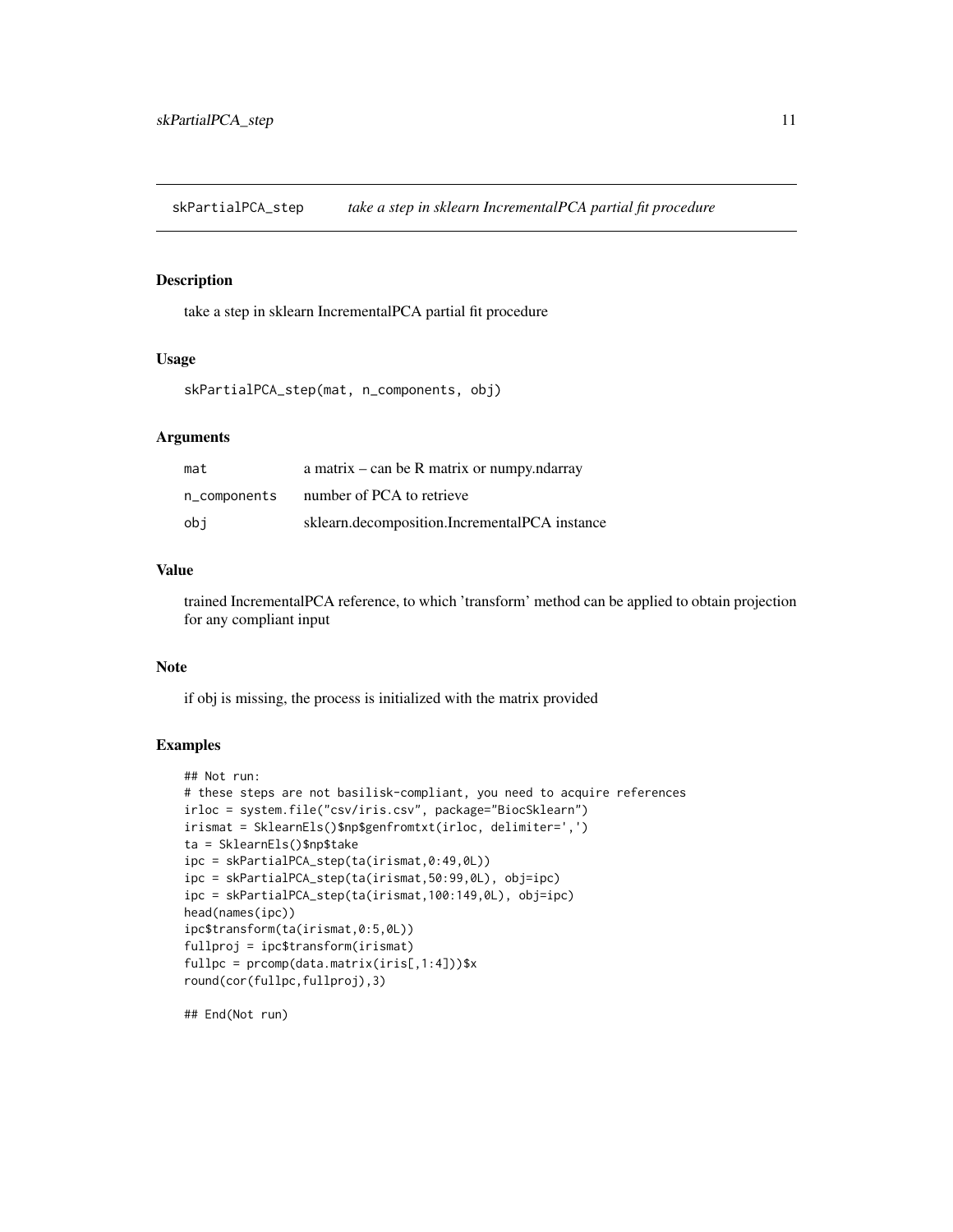<span id="page-11-0"></span>

# Description

use sklearn PCA procedure

# Usage

skPCA(mat, ...)

# Arguments

| mat                     | a matrix – can be R matrix or numpy.ndarray                                    |
|-------------------------|--------------------------------------------------------------------------------|
| $\cdot$ $\cdot$ $\cdot$ | additional parameters passed to sklearn.decomposition. PCA, for additional in- |
|                         | formation use py_help() on a reticulate-imported sklearn.decomposition.PCA     |
|                         | instance.                                                                      |

# Value

matrix with rotation

#### Note

If no additional arguments are passed, all defaults are used.

```
#irloc = system.file("csv/iris.csv", package="BiocSklearn")
#irismat = SklearnEls()$np$genfromtxt(irloc, delimiter=',')
#skpi = skPCA(irismat)
#getTransformed(skpi)[1:5,]
chk = skPCA(data.matrix(iris[,1:4]))
chk
head(getTransformed(chk))
head(prcomp(data.matrix(iris[,1:4]))$x)
```